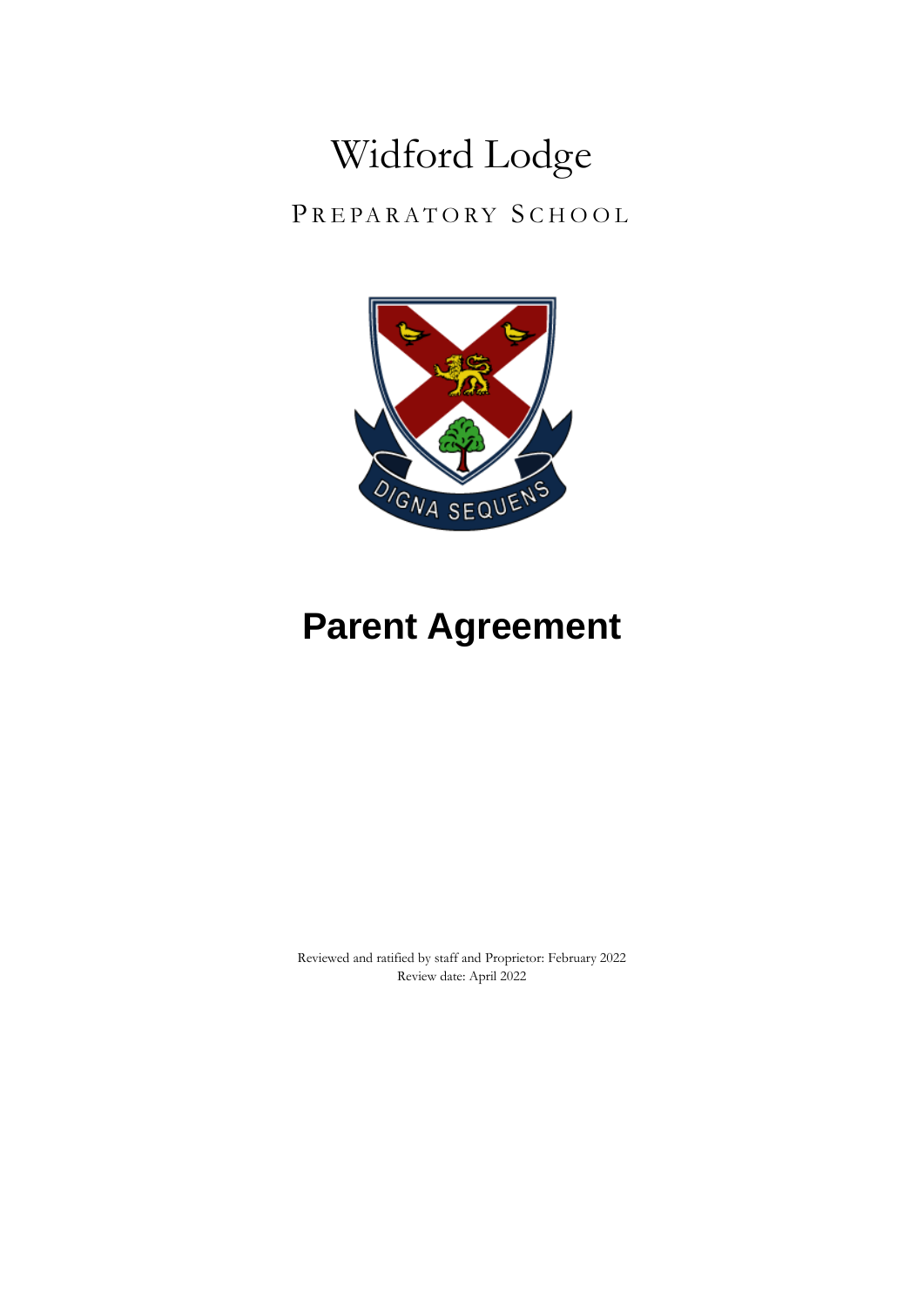# **The Parents' attention is drawn in particular to clauses 3.2, 3.3, 5.10 and the entirety of clauses 4 and 9 (inclusive)**

- **1 Terminology**
- 1.1 **The School or We or Us:** means Widford Lodge School Limited trading as Widford Lodge Preparatory School as now or in the future constituted (and any successor).
- 1.2 **The School Headteacher:** the person who is Headteacher of the School and that expression includes those to whom any duties of the School Headteacher have been delegated.
- 1.3 **School Premises:** means the premises from which the School operates.
- 1.4 **The Parents or You:** means any person who has signed this agreement. If there is more than one Parent, the Parent who has signed this agreement as "parent" shall be legally responsible, jointly and severally, for the obligations of the Parents under this agreement.
- 1.5 **Parental Responsibility:** Those who have Parental Responsibility (i.e. legal responsibility for the Child) are entitled to receive relevant information concerning the Child whether or not they are a party to this contract unless a court order has been made to the contrary, or there are other reasons which justify withholding information to safeguard the best interests and welfare of the Child.
- 1.6 **The Child:** is the child named at the end of this agreement.

## **2 The School**

2.1 **Our aims:** The School aims to educate its pupils through a broad and balanced curriculum so that they can meet the challenges of the wider world. Children of all abilities are educated in a purposeful, safe and secure environment where emphasis is placed on the traditional values of honesty, courtesy and respect of self and others.

## **3 Entry to the School**

- 3.1 Both admission and entry to the School will be subject to the availability of a place at the School.
- 3.2 To apply for a place for your Child at the School, the Parents must return the School's Admission Registration Form and pay the non-refundable registration fee. The amount of the non-refundable registration fee is as stated on the Admission Registration Form. The Admission Registration Form should be sent to Admissions at the School. The return of the Admission Registration Form and the payment of the registration fee does not guarantee the Child a place at or admission to the School.
- 3.3 **Admission:** Admission of the Child to the School occurs when the Parents:
	- 3.3.1 accept the offer made by the School in writing of a place for the Child at the School in writing; and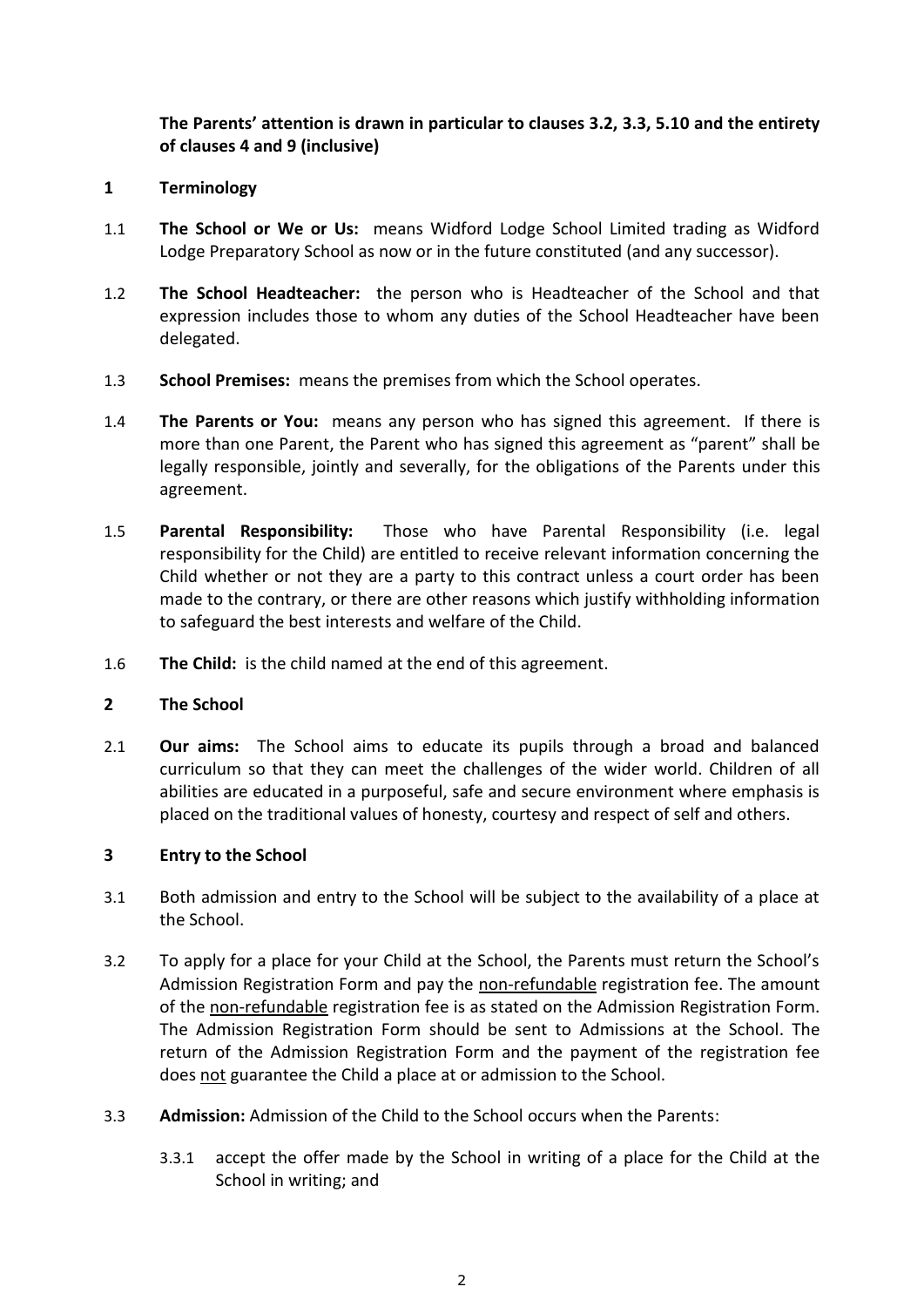- 3.3.2 pay a term's Fees in advance by the date notified to the Parents by the School.
- 3.4 **Entry:** Entry to the School is the date when the Child attends the School for the first time.
- 3.5 **Change:** Acceptance of a place at the School is on the basis that reasonable changes may be made from time to time to this agreement, to the level of Fees or to the curriculum or to the structure and composition of classes or to the length of the School day. Notice of any significant change will be given as soon as practicable.

#### **4 Fees**

- 4.1 **Fees:** In this agreement, Fees means the termly charge set by the School for the provision of education to the Child by the School and attendance by the Child at the School. Parents will be informed of any extra costs such as day trips or external activities, which parents are responsible for paying in advance of the activity taking place. The School may charge and raise an invoice to the Parents for:
	- 4.1.1 books or other School property not returned by the Child or the Parents; and/or
	- 4.1.2 School property, including but not limited to School buildings, destroyed or damaged by the Child or the Parents.
- 4.2 **Payment of Fees:** Fees are reviewed annually. You will be given notice of any variation in fees, not later than the last day of the preceding term. The Parents agree to pay the Fees applicable to each term directly to the School. Fees for each term are due and payable as cleared funds before the commencement of the term to which they relate.
- 4.3 **Third party arrangements:** An agreement entered into by the Parents with a third party (such as an employer, grandparent or step-parent without Parental Responsibility) to pay the Fees or any other sum due to the School does not release the Parents from liability if the third party defaults and does not affect the operation of any other of the terms and conditions contained in this agreement, unless an express release has been given in writing, signed by the School Headteacher. The School reserves the right to refuse a payment from a third party.
- 4.4 **Refund or waiver:** Any waiver of the terms and conditions contained in this agreement is only effective if given in writing by or on behalf of the School Headteacher. Fees will not be refunded or waived for absence through sickness or any other reason. This rule is necessary so that the School can properly budget for its own expenditure and to ensure that the cost of individual default does not fall on other parents. No compensation will be paid or refund given if a School session or services are cancelled due to any reason beyond the control of the School, such as technical problems or weather conditions or as a result of your child being required to study from home as a result of us providing educational services remotely for whatever reason. The school shall give you notice in writing specifying the nature and extent of the circumstances giving rise to the event. Provided that the School has acted reasonably and prudently to prevent and/or minimise the effect of the event, the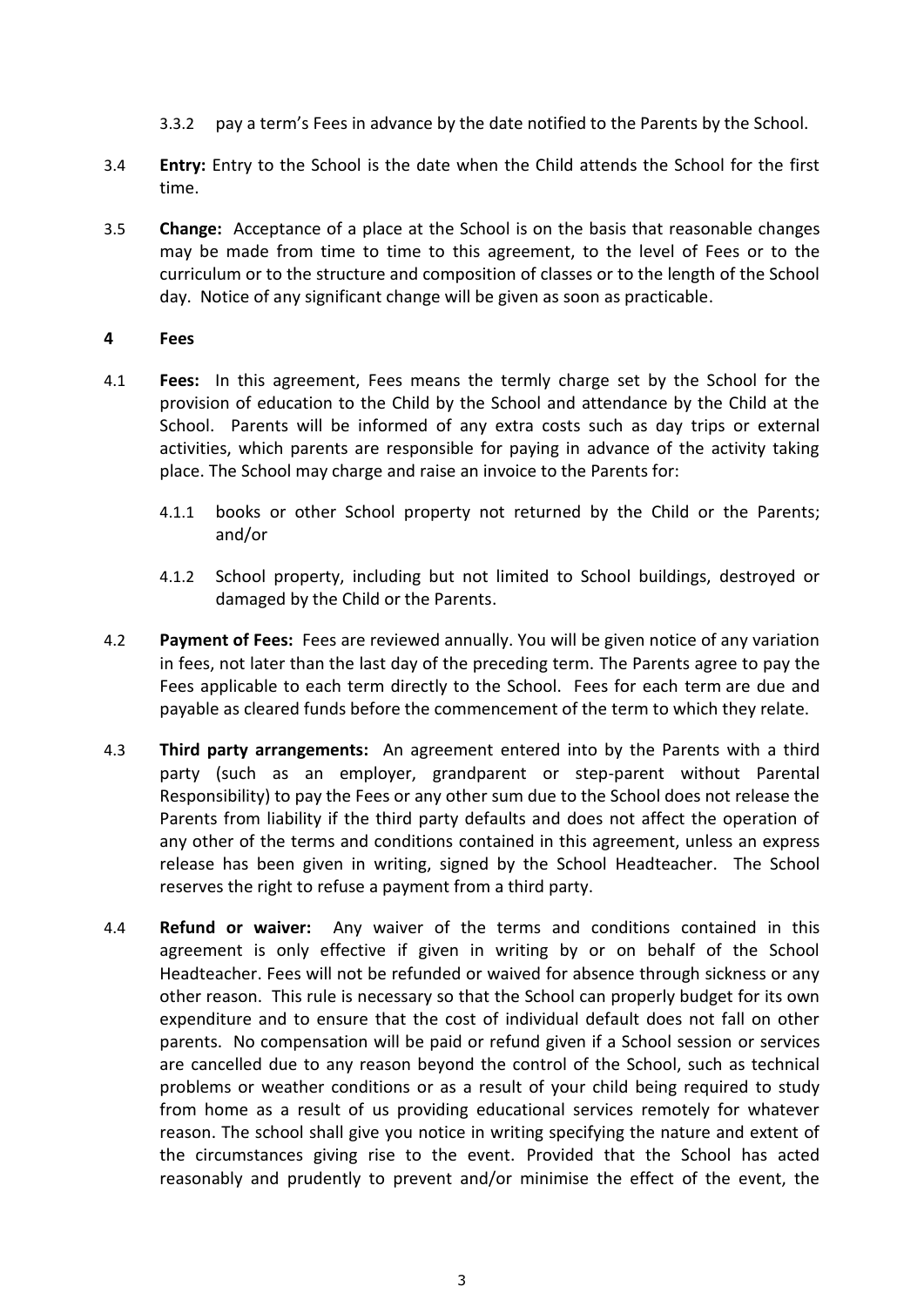School will not be responsible for not performing those of our obligations which are prevented or delayed by, and during the continuance of, the event. To the extent reasonably practicable in the circumstances, the School will endeavour to provide alternative educational activities where possible (including by providing appropriate educational services remotely). Where such an event affects the School, as long as the school is able to continue to provide educational services remotely, it will not need to be excused from performing its obligations

- 4.5 If the School is prevented from performance of all of its obligations as a result of an event for a continuous period greater than six months, the School shall notify you of the steps it plans to take to ensure performance of the agreement, throughout the period and, after such period. After such period you shall then, following receipt of such notification, be entitled to end the agreement on written notice and without giving a term's notice or paying fees in lieu of notice only where the School is wholly and completely unable to provide any educational services. Where such an event affects the School, as long as the school is able to continue to provide educational services remotely, it will not need to be excused from performing its obligations.
- 4.6 Fees and supplemental charges will not be reduced due to your child's absence. Fees and any agreed supplemental charges will not be reduced or refunded as a result of absence due to illness or otherwise, or as a result of your child being required to study from home as a result of us providing educational services remotely for whatever reason. If a term is shorter than others (or shortened), no reduction of fees will be made in respect of any periods spent at home.
- 4.7 Information on your identity and the source of funds. From time to time we may ask you to provide us with information that we consider to be satisfactory so that we can verify:
	- 4.7.1 your identity;
	- 4.7.2 your child's identity;
	- 4.7.3 your child's right to enter, live and study in the United Kingdom; and
	- 4.7.4 the source of funds you are using to pay the fees.

You must provide the School with the information and documentation we ask for.

4.8 **Late payment:** Simple interest may be charged on a day-to-day basis on Fees which are unpaid. The rate of interest charged will be at up to 2% per month accruing on a daily basis which represents a genuine pre-estimate of the cost to the School of a default and is protecting the legitimate interest of being paid Fees which assist in the day to day administration of education by the School. Parents will be liable either individually or joint and severally (as the case may be) to pay all costs, fees, disbursements and charges including legal fees and costs reasonably incurred by the School in the recovery of any unpaid Fees regardless of the value of the claim the School may have.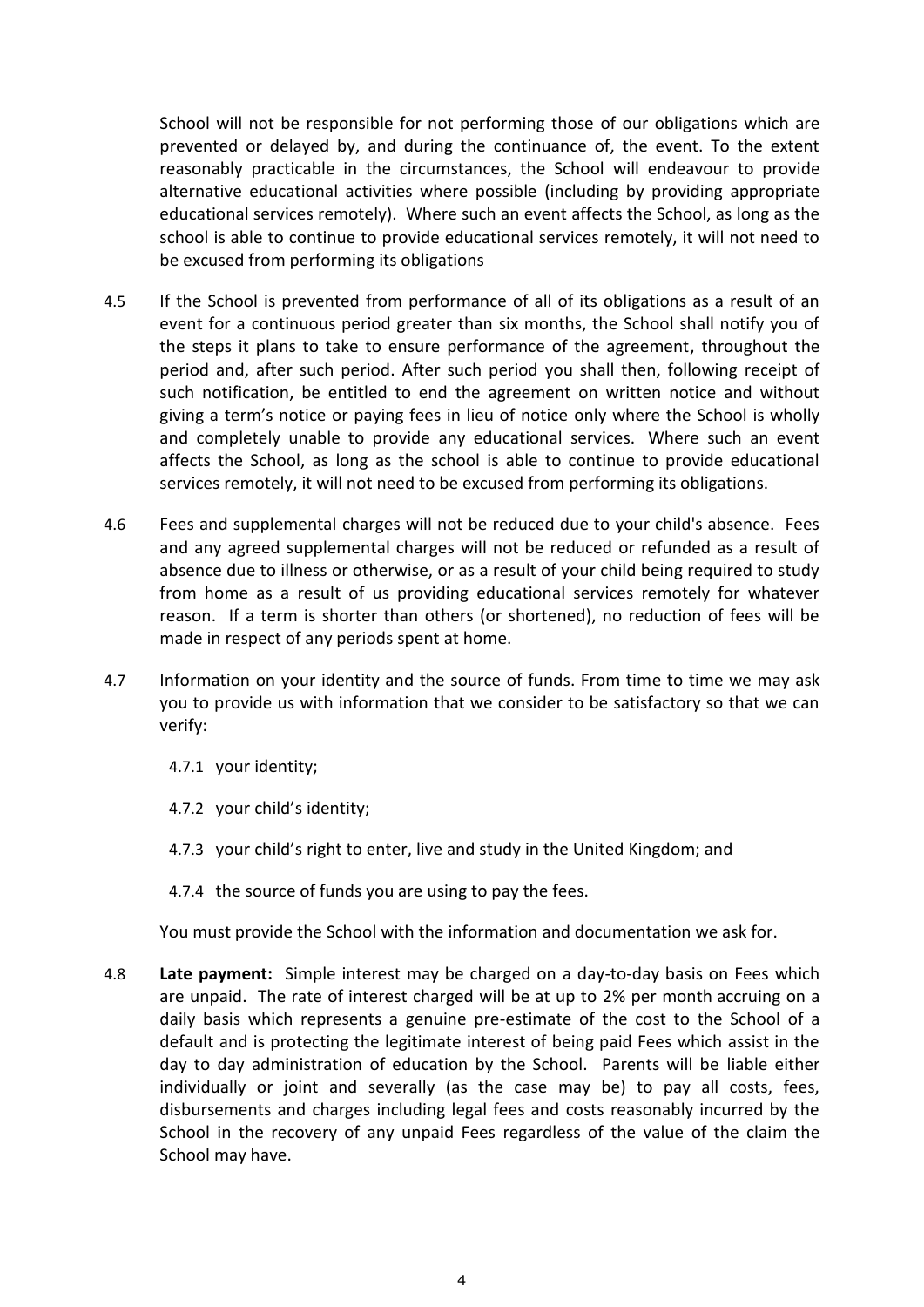- 4.9 **Exclusion for non-payment:** The Child may be excluded from the School on three days written notice when fees are unpaid and will be deemed withdrawn without notice 28 days after exclusion. A term's Fees will be due in lieu of notice in addition to the outstanding Fees.
- 4.10 Allocation of payments to your fees account: Except where expressly agreed with you otherwise, the School shall be entitled to allocate payments from you to your account as it sees fit. The School shall be entitled to allocate a payment made in respect of one child to the unpaid account of any other child of yours at the School.
- 4.11 **Payment details:** payments due to the School by Parents under this agreement or from time to time due to the School by Parents must be made to the School paid by BACS to Widford Lodge School Ltd, Account number: 89355040, Sort Code: 60-05-13. The Parents should use the Child's name as reference when making any payment.

#### **5 Pastoral care**

- 5.1 **Welfare of the Child:** We will do all that is reasonable to safeguard and promote the Child's welfare and to provide pastoral care to at least the standard required by law. We will respect the Child's human rights and freedoms which must, however, be balanced with the lawful needs and rules of our School community and the rights and freedoms of others.
- 5.2 **Physical contact:** The Parents give their consent to such physical contact as may accord with good practice and be appropriate and proper for teaching and instruction and for providing comfort to a child in distress or to maintain safety and good order, or in connection with the Child's health and welfare.
- 5.3 **Concerns or complaints:** Any question, concern or complaint must be made to the School Headteacher. A copy of the School's complaints procedure is available on the School's website, or can be provided on request.
- 5.4 **Disclosures:** The Parents must, as soon as possible, disclose to the School in confidence any known medical condition, health problem or allergy affecting the Child, or any contact the Child may have had with infectious diseases, or any family circumstances or court order which might affect the Child's welfare or happiness, or any concerns about the Child's safety.
- 5.5 **Special precautions:** The School Headteacher must be notified in writing immediately of any court orders or situations of risk in relation to the Child for which any special precautions may be needed.
- 5.6 **Belongings:** The Child should not bring money, valuables, sweets or toys with them to the School, as the School does not accept responsibility for loss or damage to such items unless it would be unlawful to exclude such responsibility. The Parents are asked to supply the School with named sun cream in the spring and summer for use on their Child only.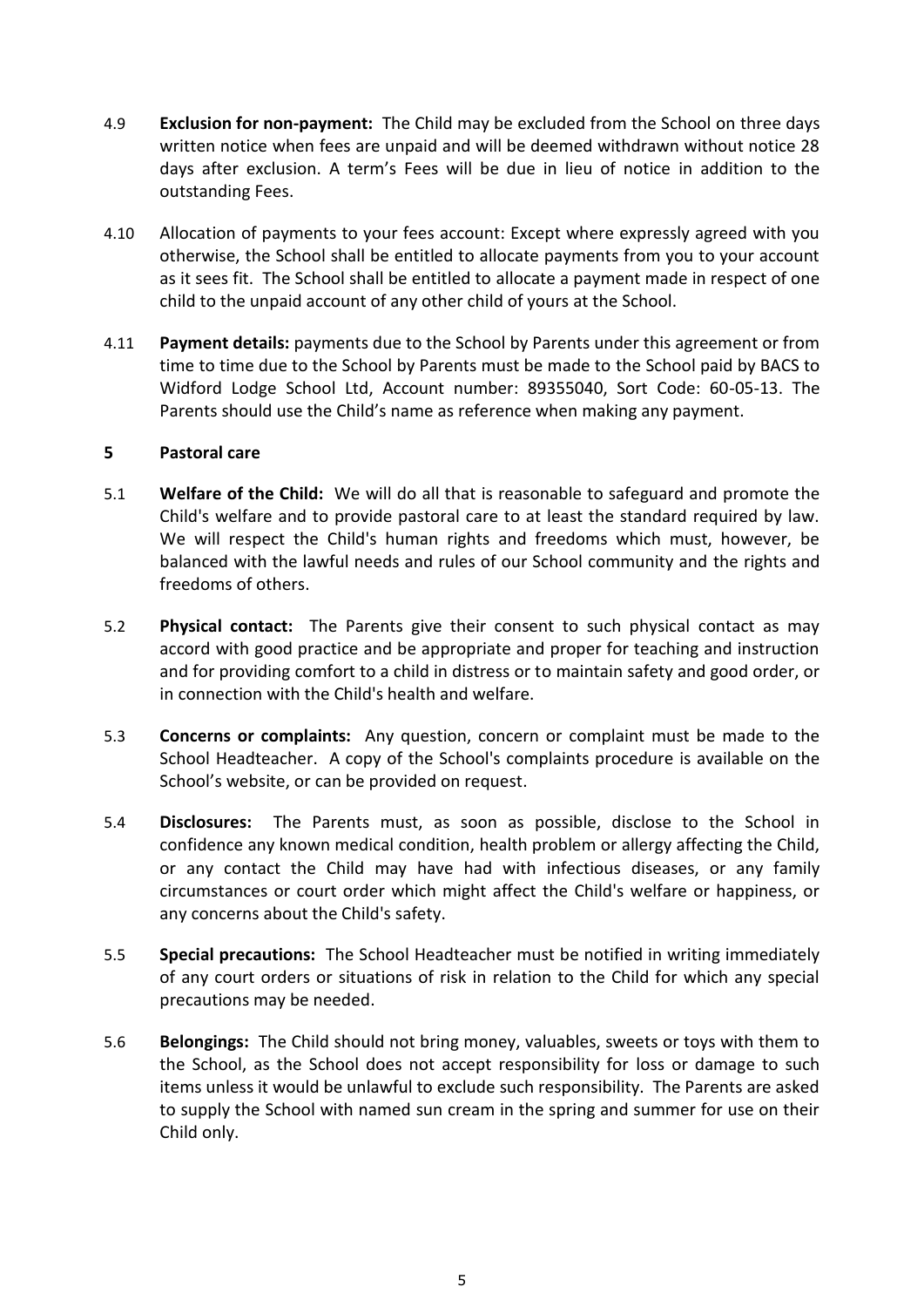- 5.7 **Collection:** The Child must either be collected by one of the Parents or an alternative collector authorised by the Parents. The Parents must supply information in accordance with the School's security procedures for collection as required by the School from time to time. Children in Year 6 may be allowed to walk home and/or to school only after the Parent has provided a written request for this to the Headteacher and this has been agreed with the Headteacher. For avoidance of doubt, Parents have responsibility for their child outside school hours when the child is not on school premises.
- 5.8 **Dietary requirements:** The Parents should advise the School in writing of any dietary requirements or allergies. All reasonable care will be taken to ensure that the Child does not come into contact with such foods.
- 5.9 **Transport:** The Parents consent to the Child travelling by any form of public transport and / or in a motor vehicle driven by a member of staff who is duly licensed and insured to drive a vehicle of that type.
- 5.10 **Communications from parents:** Communications or instructions from one of the Parents or any person with Parental Responsibility shall be deemed by the School to be received from both Parents. This requirement does not apply to the giving of Notice for the cancellation of the place or the withdrawal of the Child from the School. Those persons who are required to consent to or to give Notice of cancellation or withdrawal are set out in Section [9.](#page-8-0)
- 5.11 **School's Liability:** Unless it would be unlawful to exclude or restrict such liability or we are negligent or guilty of some other wrongdoing causing injury, loss or damage, the School does not accept responsibility for accidental injury or other loss caused to the Child or Parents or for loss or damage to property.

#### **6 The School's Obligations, Powers and Entitlements**

- 6.1 The School will exercise due skill and care in respect of the education provided by the School. The obligation will apply during school hours and at other times when the Child is participating in activities organised by the School.
- 6.2 The School will report to you on the progress made by the Child, including written annual reports and consulting with Parents at parents' evenings. Representatives of the School will also liaise with Parents as and when is appropriate.
- 6.3 Unless the Parents notify the School to the contrary in writing, the Parents' consent to the Child participating, under supervision, in contact sports and other sports and activities which may entail risk of physical injury.
- 6.4 The School is entitled to:
	- 6.4.1 determine the curriculum of the School generally and for the Child specifically, subject to any relevant laws applicable to the School;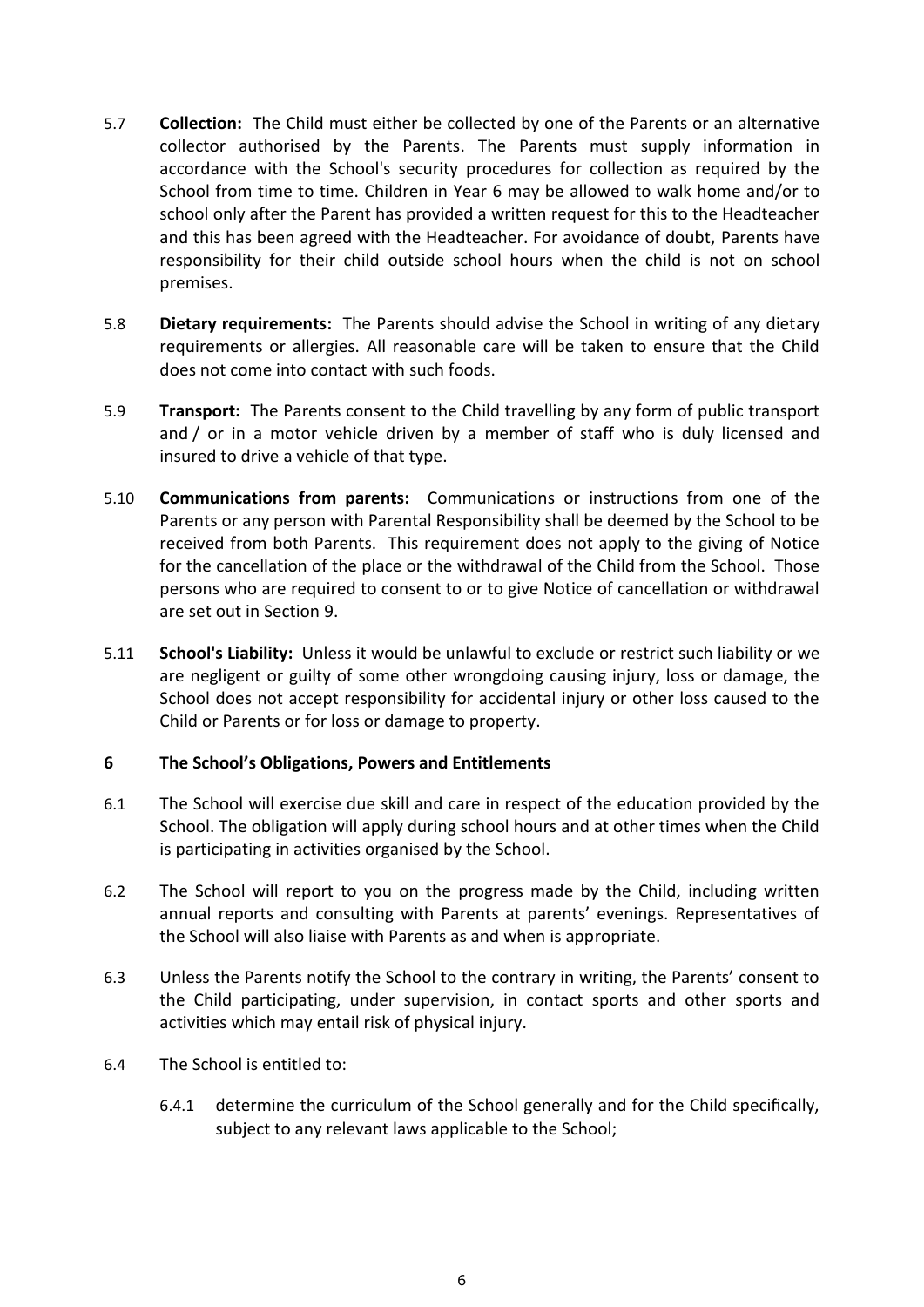- 6.4.2 determine the facilities to be provided by the School, including the right for the school to provide education remotely when the school site is closed during term time, due to circumstances beyond the control of the school e.g. a pandemic;
- 6.4.3 determine the composition and size of teaching groups at the School, subject to any relevant laws applicable to the School;
- 6.4.4 act at all times as it considers appropriate in the best interests of the Child. The welfare of the Child is paramount and subject to any relevant laws, the School may override the Parent's wishes where it thinks appropriate to do so;
- 6.4.5 set and enforce regulations relating to the behaviour of pupils at the School;
- 6.4.6 set and modify policies and procedures at the discretion of the School Headteacher of the School and/or the Proprietor of the School; and
- 6.4.7 consider the needs and entitlements of individual pupils in the context of its responsibility to other pupils, its staff and the community generally.

#### **7 Parents' Obligations**

- 7.1 By entering into this agreement, the Parents agree:
	- 7.1.1 to accept the School Headteacher's authority. The School Headteacher is responsible for the care and discipline of pupils while they are in the charge of the School or its staff and for the day to day running of the School and the curriculum. The School Headteacher is responsible for the imposition of any sanctions, which will be issued in accordance with the relevant policies of the School which by signing this agreement the Parents confirm they have read, understood and accepted;
	- 7.1.2 that the Child must comply with the School's rules and take full part in the activities of the School. The Child must attend school regularly and promptly, work hard, behave well and conform to the School's uniform requirements;
	- 7.1.3 to maintain a constructive relationship with the School by, for example, encouraging the Child in their studies, keeping the School informed of matters which may affect the Child, providing co-operation to the School to ensure the Child can benefit from the School's provision of education and attending meetings and responding to communication from the School where it is in the Child's interest for the Parents to do so;
	- 7.1.4 to notify the School of the Child's special educational needs (if any).

As detailed in the school's Special Educational Needs and Disability policy, it may be that the additional support and services required by a child are beyond the timetabled provision available, in which case parents may be charged an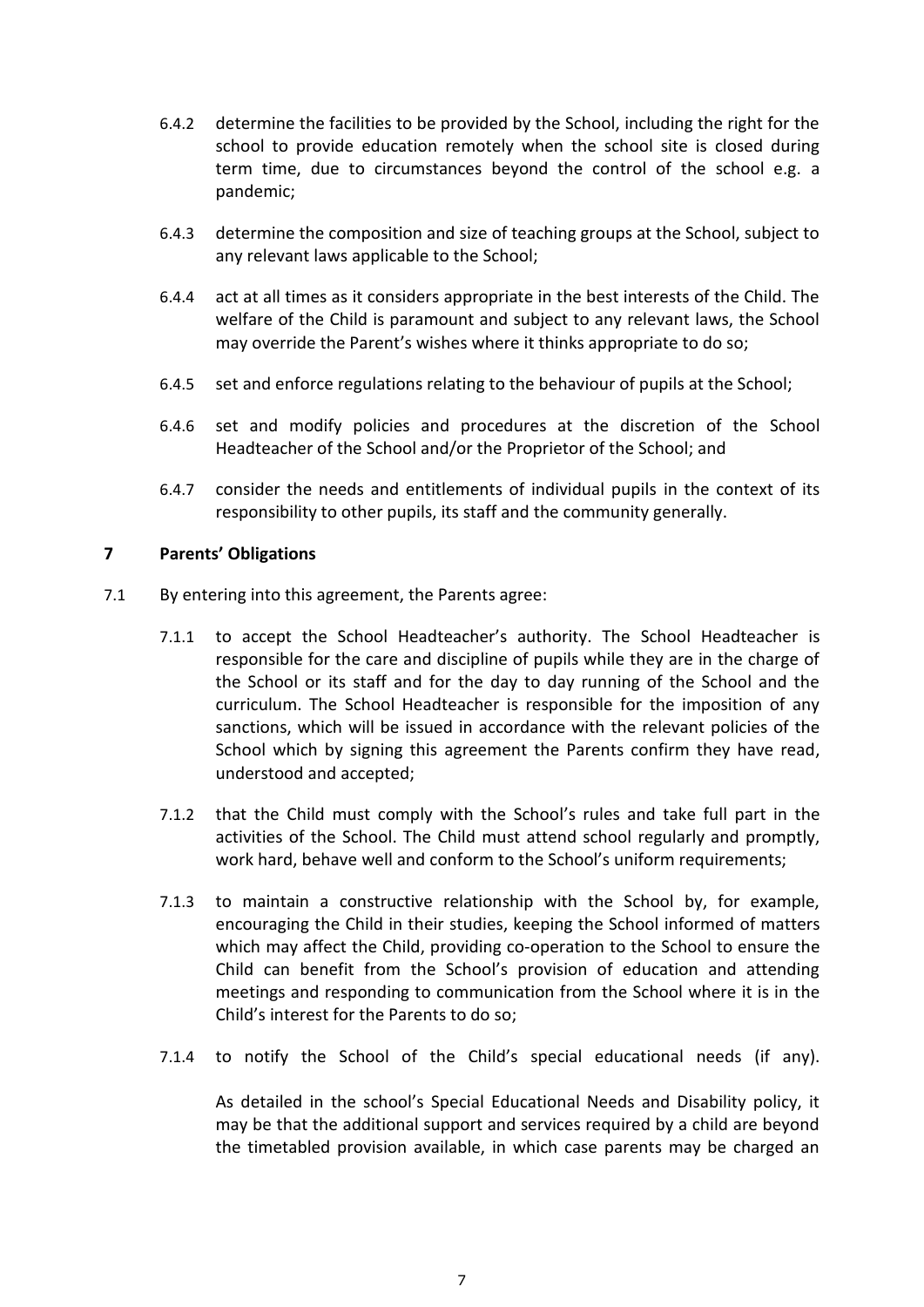additional fee. Such costs and support would be discussed with the parents: by signing this agreement, you acknowledge the possibility of this additional cost;

- 7.1.5 to conduct themselves or him/her self (as the case may be) appropriately while on the School's premises, whilst attending school events and in communication with members of the School's staff and to ensure that they do not bring the school into disrepute;
- 7.1.6 to refrain from discussing the School or members of the School's staff on social media including, inter alia:
	- not posting photos, videos or comments that include children other than your own at the School
	- raising queries, concerns and complaints directly with the School and not posting these on social media (either in closed groups or on the School's pages)
	- not posting anything malicious about the School or any member of the School community
- 7.1.7 that the Child may take part in offsite activities that form part of the curriculum, for example sports fixtures, offsite rehearsals for musical events and other local trips without specific permission being sought for each such occasion from the Parents. For educational visits involving a significant journey via coach or public transport, the Parents' specific consent will be sought.
- 7.1.8 to provide prompt and full information regarding any absence of the Child from the School;
- 7.1.9 to be aware of all the policies of the School, which can be found on the School's website. By signing this agreement the Parents confirm they are in agreement with and accept all School policies; and
- 7.1.10 to notify the School, as soon as possible, of any change of address or other contact details. It is the Parents' responsibility to ensure that the School holds current contact details. Failure to do so may result in the School being unable to contact Parents to offer or confirm a place at the School.

#### **8 Health and medical matters**

- 8.1 **First Aid, accident reporting and medication policy:** The parties to the agreement will comply with the School's policy, available on the school website or provided by request.
- 8.2 **Medical information:** Throughout the Child's time as a member of the School, the School Headteacher shall have the right to disclose confidential information about the Child if considered to be in the Child's own interests or necessary for the protection of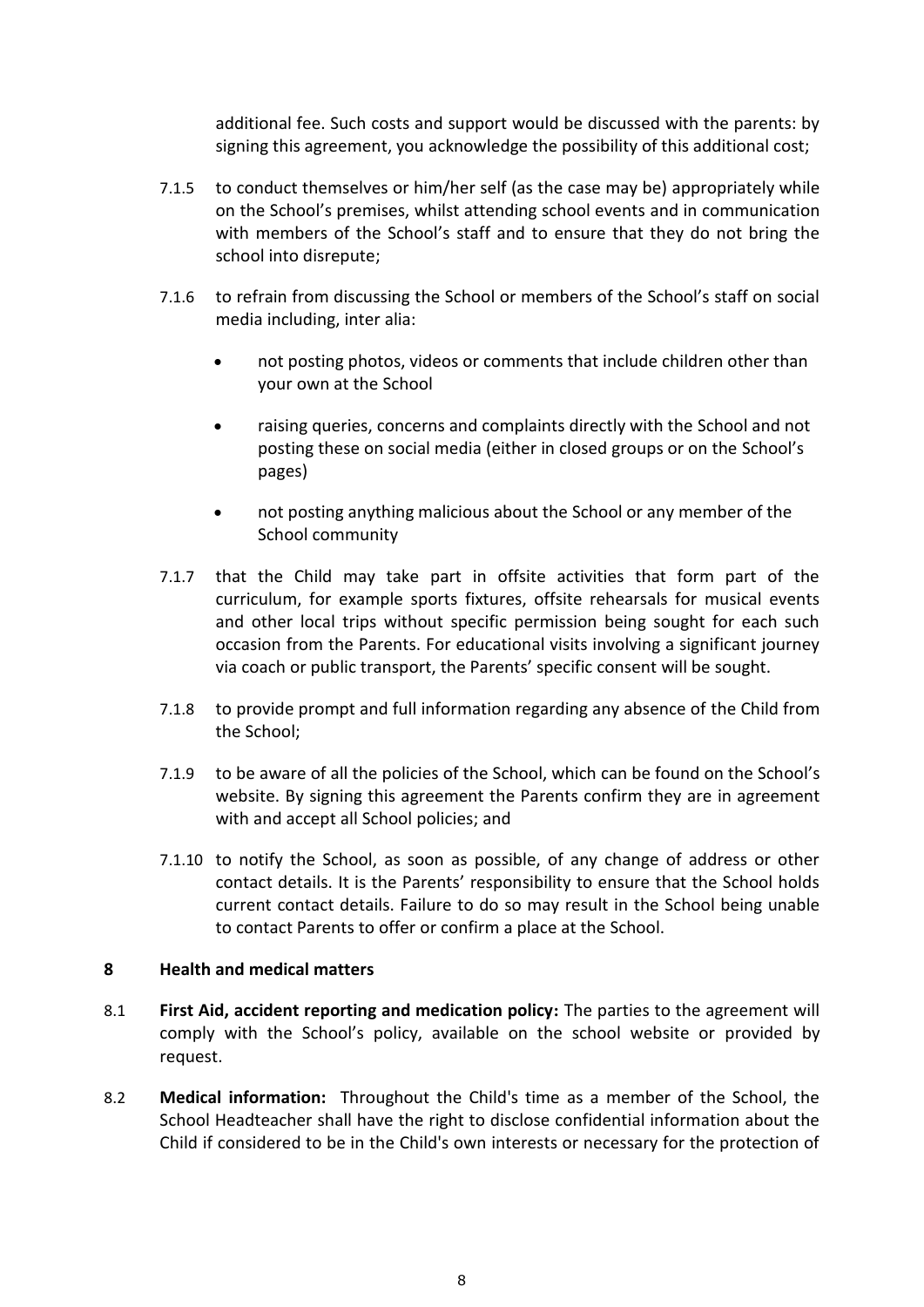other members of the School community. Such information will be given and received on a confidential, "need-to-know" basis.

- 8.3 **First aid provision:** The Parents consent to the Child receiving first aid treatment as and when necessary from an appropriately qualified person.
- 8.4 **Emergency medical treatment:** The Parents authorise the School Headteacher to consent on their behalf to the Child receiving emergency medical treatment including blood transfusions within the United Kingdom, general anaesthetic and operations performed by the National Health Service or at a private hospital and where certified by an appropriately qualified person as necessary for the Child's welfare, and if the Parents cannot be contacted in time or it is not practicable to contact the Parents.

#### <span id="page-8-0"></span>**9 Cancellation and withdrawal**

- 9.1 **Notice:** means one term's written notice given by:
	- 9.1.1 both Parents; or
	- 9.1.2 one of the Parents with the prior written consent of the other Parent; or
	- 9.1.3 any other person with Parental Responsibility,

and delivered to and actually received by the School's Headteacher before the first day of the preceding term. An acknowledgement of receipt must be requested and received. No other notice will suffice.

- 9.2 **Cancelling acceptance prior to Entry:** All Fees paid to the date of cancellation will be retained by the School in full if the Parents cancel their acceptance of a place for the Child at the School before Entry. The School relies on commitments given when accepting places to budget for income and expenditure requirements each year.
- 9.3 **Withdrawal after Entry:** Notice (as described in clause 9.1 above) must be given before the Child is withdrawn from the School after Entry or one term's Fees in lieu will be due and payable as a debt at the rate applicable on the date of invoice. Provisional notice is not accepted. No Fees already paid prior to withdrawal of the Child will be refunded to the Parents.
- 9.4 Cases of genuine hardship will be given special consideration on written request.
- 9.5 **Removal:** The Parents may be required to remove the Child, temporarily or permanently from the School, if, after consultation with the Parents, the School Headteacher is of the opinion that:
	- 9.5.1 by reason of the Child's conduct, the continued presence of the Child is incompatible with the interests of the School;
	- 9.5.2 a Parent has treated the School or members of its staff unreasonably;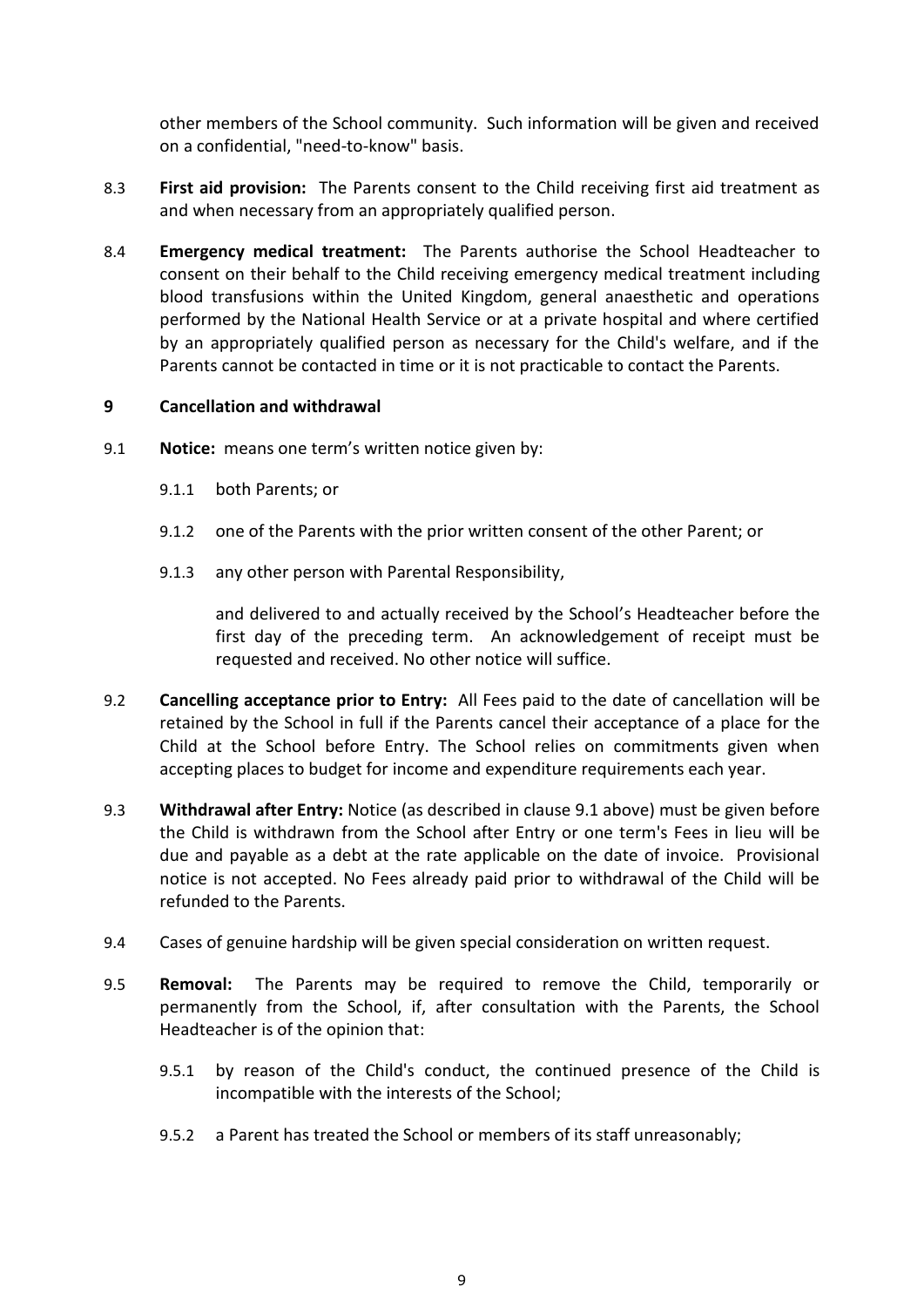- 9.5.3 a Parent's behaviour or conduct is unreasonable; and/or adversely affects (or is likely to adversely affect) the Child's or other children's progress at the School, and/or is not in accordance with your obligations under this contract; or
- 9.5.4 you make a serious misrepresentation of facts or circumstances to us, or withhold important information from us, about you and/or the Child or that is relevant to the provision of education by the School to the Child (such as misrepresenting whether by act, omission or withholding of information on your part that you and/or the Child is legally entitled to enter, reside and/or study in the United Kingdom when in fact you/the Pupil is not).

The School is not obliged to provide notice under these circumstances. There will be no refund of Fees but Fees in lieu of notice would not be charged.

#### **10 General conditions**

- 10.1 **Data protection**: Widford Lodge School is committed to protecting the privacy and security of personal information. The Pupil Privacy notice describes how we collect and use personal information about pupils, in accordance with the General Data Protection Regulation (GDPR), section 537A of the Education Act 1996 and section 83 of the Children Act 1989. The Pupil Privacy notice is available on our website <https://widfordlodge.co.uk/wp-content/uploads/2021/04/Privacy-Notice-for-Pupils-and-Parents-.pdf> and describes, inter alia:
	- the categories of information that we collect, process, hold and share;
	- how the School uses your personal information
	- the lawful basis on which the School uses this information
	- the basis on which the School may share data.
- 10.2 **Insurances:** The School undertakes to maintain those insurances which are prescribed by law. All other insurances are the responsibility of the Parents.
- 10.3 **Management:** It is our intention that these terms and conditions will always be operated so as to achieve a balance of fairness between the rights and needs of Parents and children, and those of the School community as a whole. We aim also to promote good order and discipline throughout our School community and to ensure compliance with the law.
- 10.4 **Consumer protection:** Care has been taken to use plain language and to give clear explanations in these terms and conditions. If any words alone or in combination infringe the Consumer Rights Act 2015 or any other provision of law, they shall be treated as severable and shall be replaced with words which give as near the original meaning as may be fair.
- 10.5 **Representations:** Although believed correct at the time of publication, the prospectus and School website are not part of any agreement between the Parents and the School.